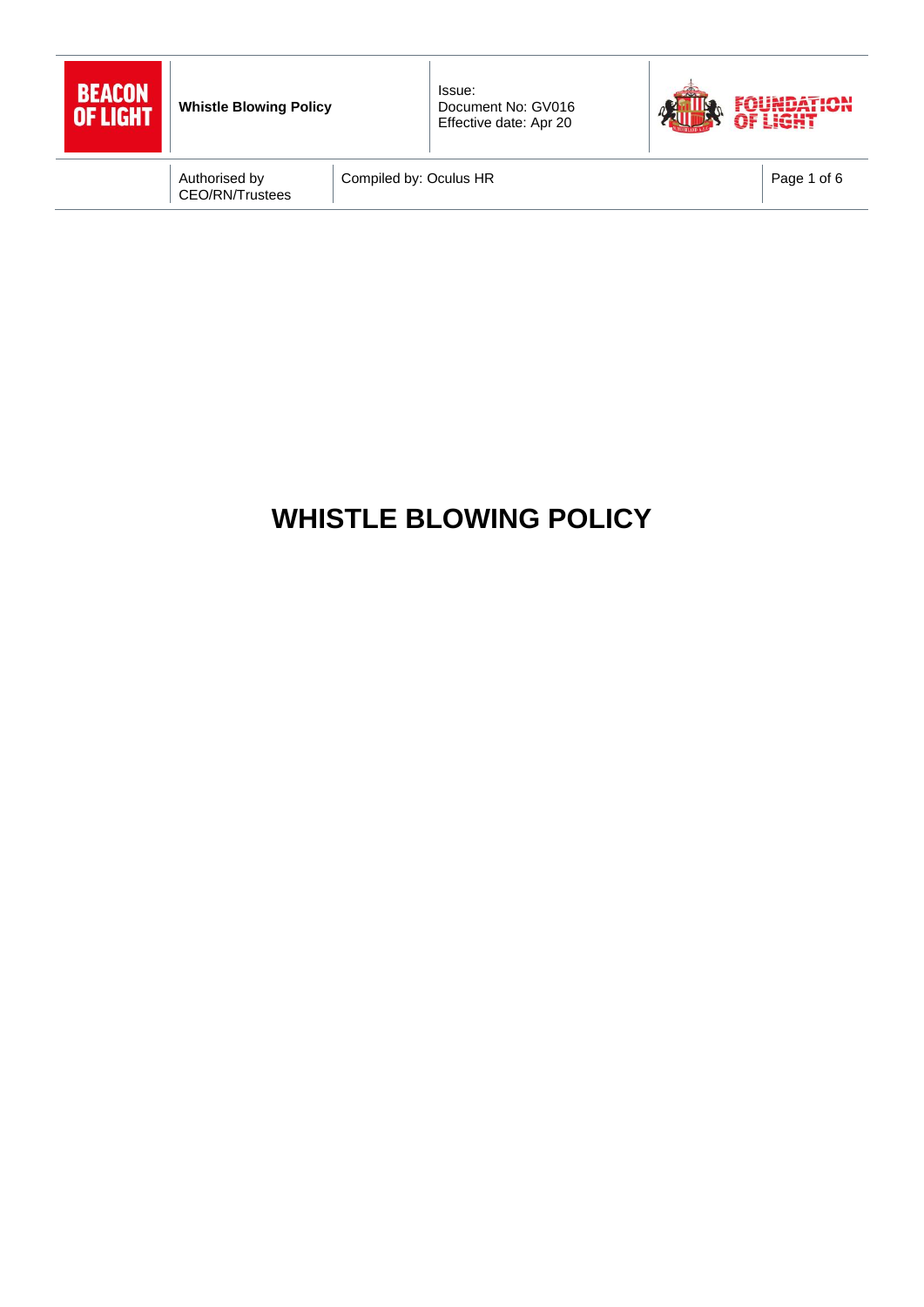



|  | Authorised by<br>CEO/RN/Trustees | Compiled by: Oculus HR | Page 2 of 6 |
|--|----------------------------------|------------------------|-------------|
|--|----------------------------------|------------------------|-------------|

## **Contents**

- 1. Introduction
- 2. Purpose
- 3. Scope
- 4. Policy Details
- 5. Responsibilities
- 6. Equality, Diversity and Inclusion Statement
- 7. Related Documents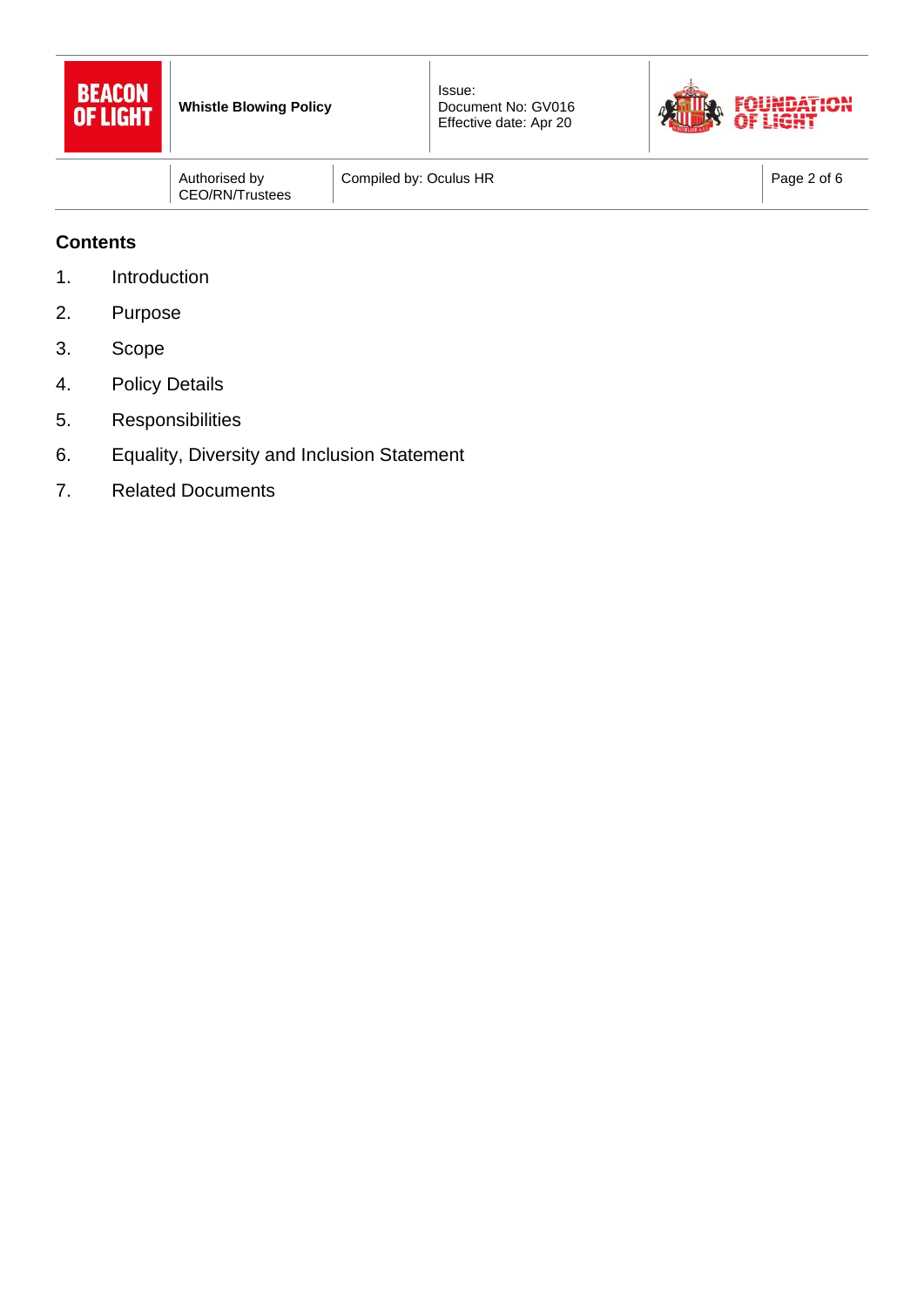



Compiled by: Oculus HR Page 3 of 6

| <b>Version</b><br><b>Date</b> | Description of change (if Authorised<br>any) |     |
|-------------------------------|----------------------------------------------|-----|
| April 2020                    | Updated policy                               | Yes |
|                               |                                              |     |
|                               |                                              |     |
|                               |                                              |     |
|                               |                                              |     |
|                               |                                              |     |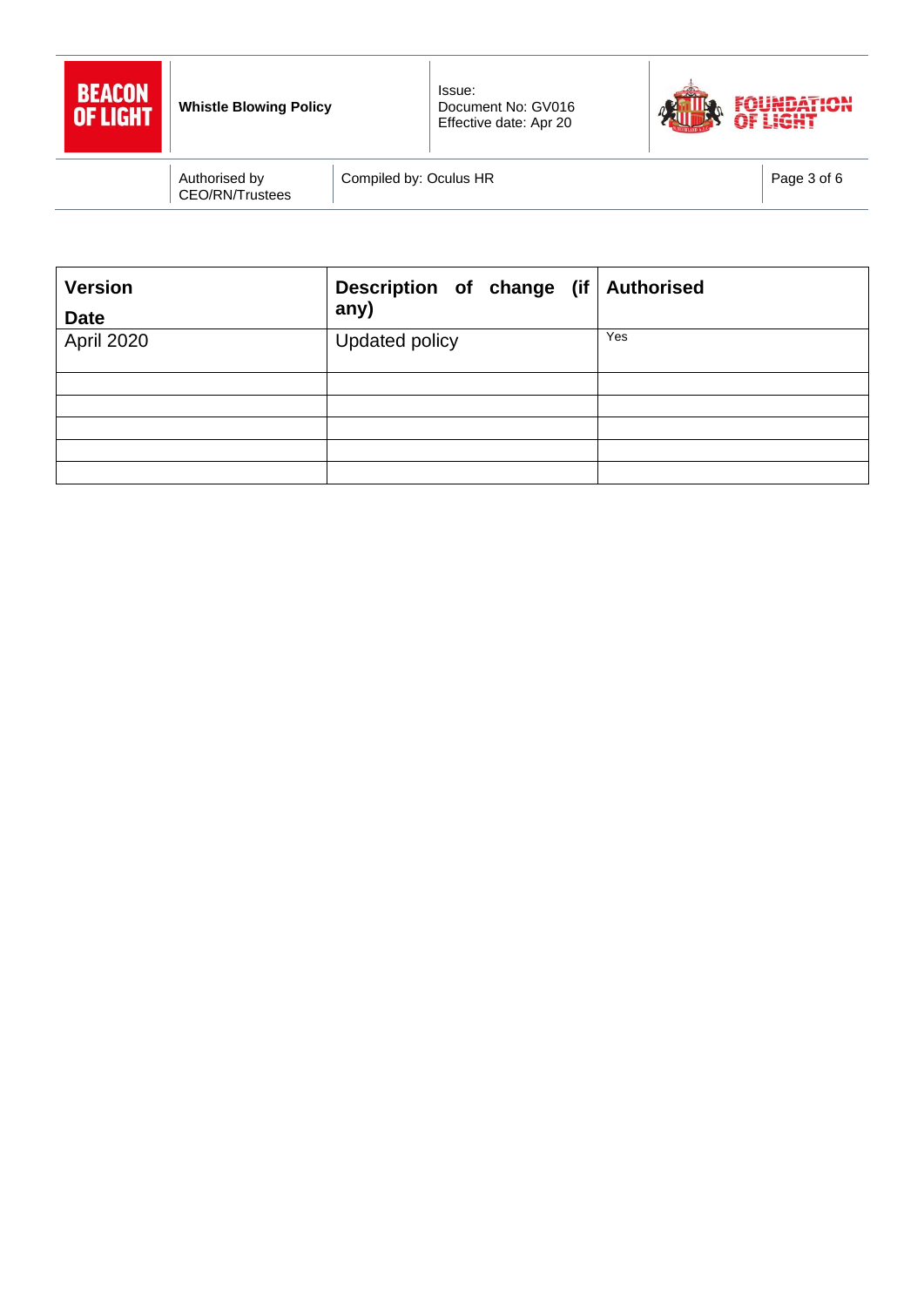



Compiled by: Oculus HR Page 4 of 6

## **1. INTRODUCTION**

This policy outlines what you should do if you suspect something at work is putting you or others in danger or is illegal or unethical.

#### **2. PURPOSE**

We aim to maintain high standards of integrity in everything we do. However, all organisations can occasionally be affected by conduct that is dangerous, against the law, or that breaches ethical or professional codes. If you have any such concerns, we encourage you to report them immediately — this is called 'whistleblowing'. We will take your concerns seriously, they will be thoroughly investigated, and you can be confident there will be no reprisals.

### **3. SCOPE**

This policy applies to all trustees, employees, contractors, consultants, officers, interns, casual and agency workers.

If you are an employee, this policy does not form part of your employment contract and we may update it at any time.

### **4. POLICY DETAILS**

The types of concerns you may want to raise with us by whistleblowing might include:

- Any activity you suspect is criminal (facilitating tax evasion, for example)
- Any activity you suspect puts health and safety at risk
- Any activity you suspect may damage the environment
- Any activity you suspect breaches our Bribery policy
- Any failure to comply with legal or regulatory obligations
- Any failure to meet professional requirements: and/or
- Any attempt to conceal one or more of these activities

Speak to your Line Manager or the Chief Executive if you are not sure whether something you have become aware of is covered by this policy. If your complaint is about the way people are behaving towards you, then you should refer to our policy on Bullying and Harassment, or to our Grievance Policy, for guidance on how to proceed.

### **5. RESPONSIBILITIES**

The CEO is responsible for this policy. This policy is approved and amended via the following approval route CEO/Renumeration and Nominations/Trustees.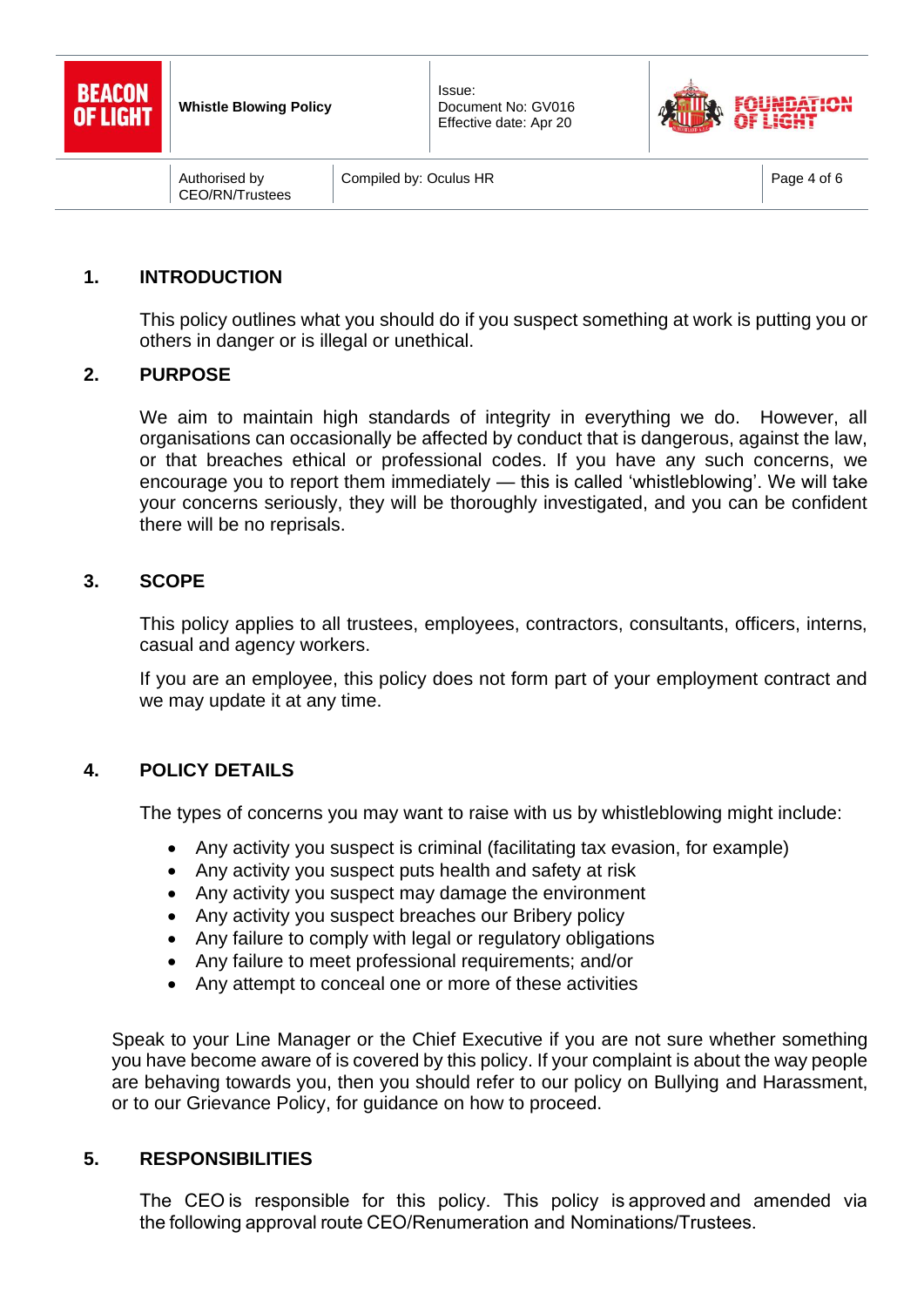



Compiled by: Oculus HR Page 5 of 6

## **6. EQUALITY, DIVERSITY AND INCLUSION STATEMENT**

All individuals will be treated equally and fairly in the application of this policy. All reasonable requests to accommodate requirements in terms of age, disability, [gender](https://www.equalityhumanrights.com/en/equality-act/protected-characteristics#reassignment)  [reassignment,](https://www.equalityhumanrights.com/en/equality-act/protected-characteristics#reassignment)[marriage and civil partnership,](https://www.equalityhumanrights.com/en/equality-act/protected-characteristics#marriage) pregnancy and maternity,[race,](https://www.equalityhumanrights.com/en/equality-act/protected-characteristics#race)[religion or](https://www.equalityhumanrights.com/en/equality-act/protected-characteristics#rob)  [belief,](https://www.equalityhumanrights.com/en/equality-act/protected-characteristics#rob)[sex](https://www.equalityhumanrights.com/en/equality-act/protected-characteristics#sex)o[r sexual orientation](https://www.equalityhumanrights.com/en/equality-act/protected-characteristics#lgb)will be made. 

#### **7. RELATED DOCUMENTS**

Complaints Policy Dignity at Work Policy Grievance Policy Safeguarding Adults at Risk Policy and Procedure documents Safeguarding Children Policy and Procedure documents Staff Behaviour Policy (Code of Conduct) Whistle-Blowing Blank Form Whistle-Blowing Procedure

This policy is reviewed every three years.